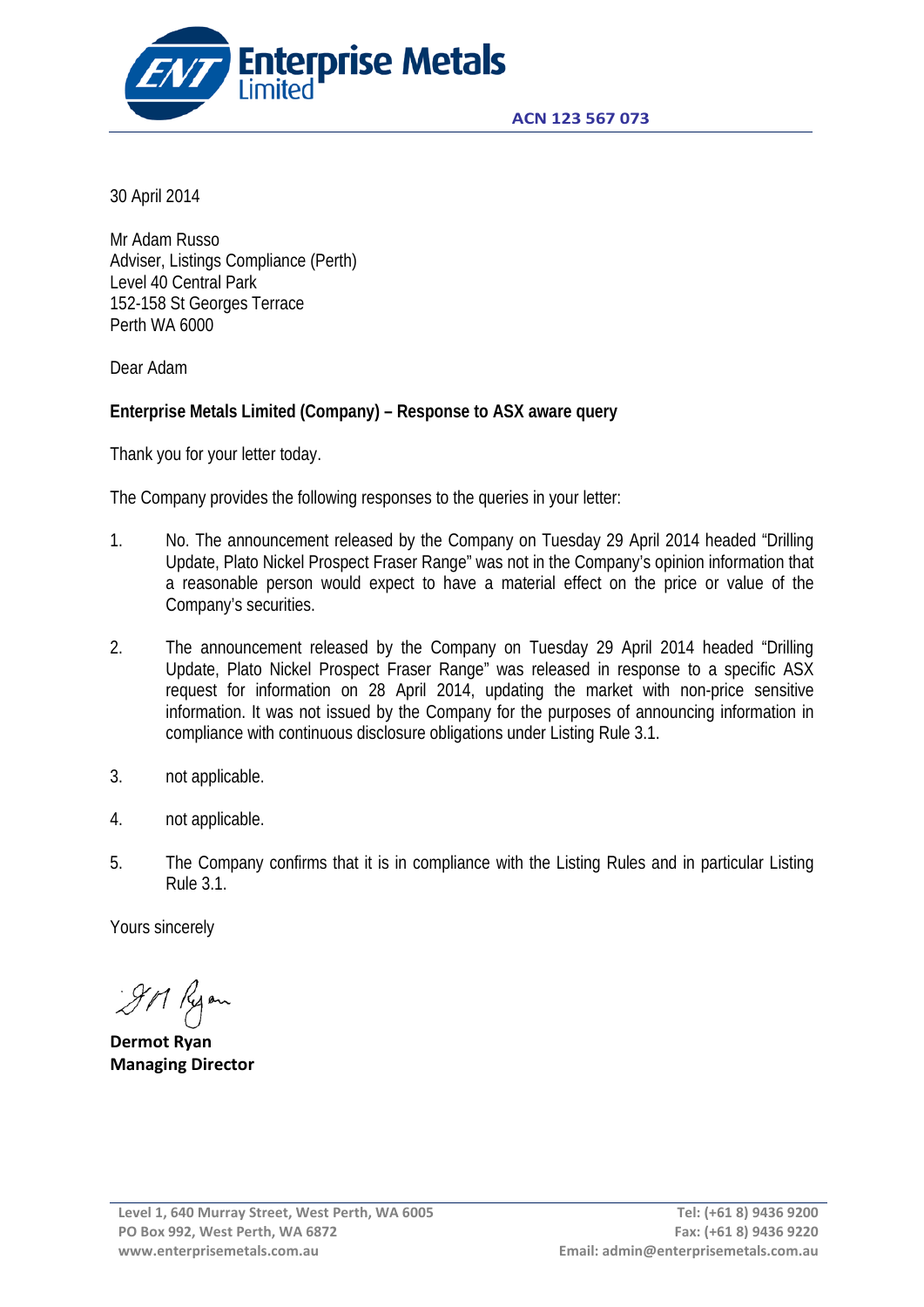

ASX Compliance Pty Limited ABN 26 087 780 489 Level 40 Central Park 152 - 158 St Georges Terrace PERTH WA 6000

> GPO Box D187 PERTH WA 6840

Telephone 61 8 9224 0000 Facsimile 61 8 9381 1322 www.asx.com.au

30 April 2014

Dermot Ryan Managing Director Enterprise Metals Limited Level 1, 640 Murray Street WEST PERTH WA 6005

By email: *dermotr@enterprisemetals.com.au*

Dear Dermot,

## **Enterprise Metals Limited (the "Entity"): ASX aware query**

ASX Limited ("ASX") refers to the following:

- 1. The Entity's announcement entitled "*ENT Drilling Update*" lodged with ASX Market Announcements Platform and released at 4:04 pm EST on Tuesday, 29 April 2014 (the "Announcement"), disclosing that the first two holes of an eight hole reverse circulation ("RC") drilling program at Plato in the Fraser Range have been completed and field observations.
- 2. The recent rading in the securities of the Entity including a change in the price from a close of \$0.047 on Wednesday, 23 April 2014 to an intraday high of \$0.083 on Monday, 28 April 2014 (the "Trading Activity").
- 3. The Entity's announcement entitled *"Response to ASX Query*", lodged with ASX Market Announcements Platform and released on Tuesday, 29 April 2014 at 4:04 pm EST (the "Price Query Response"), disclosing that the Entity was not aware of any information not previously announced to the market that could explain the recent Trading Activity.
- 4. Listing Rule 3.1, which requires a listed entity to give ASX immediately any information concerning it that a reasonable person would expect to have a material effect on the price or value of the entity's securities.
- 5. The definition of "aware" in Chapter 19 of the Listing Rules. This definition states that:

"*an entity becomes aware of information if, and as soon as, an officer of the entity (or, in the case of a trust, an officer of the responsible entity) has, or ought reasonably to have, come into possession of the information in the course of the performance of their duties as an officer of that entity."* 

Additionally, you should refer to section 4.4 in Guidance Note 8 *Continuous Disclosure: Listing Rules 3.1 – 3.1B "When does an entity become aware of information"*.

6. Listing Rule 3.1A, which sets out exceptions from the requirement to make immediate disclosure, provided that each of the following are satisfied.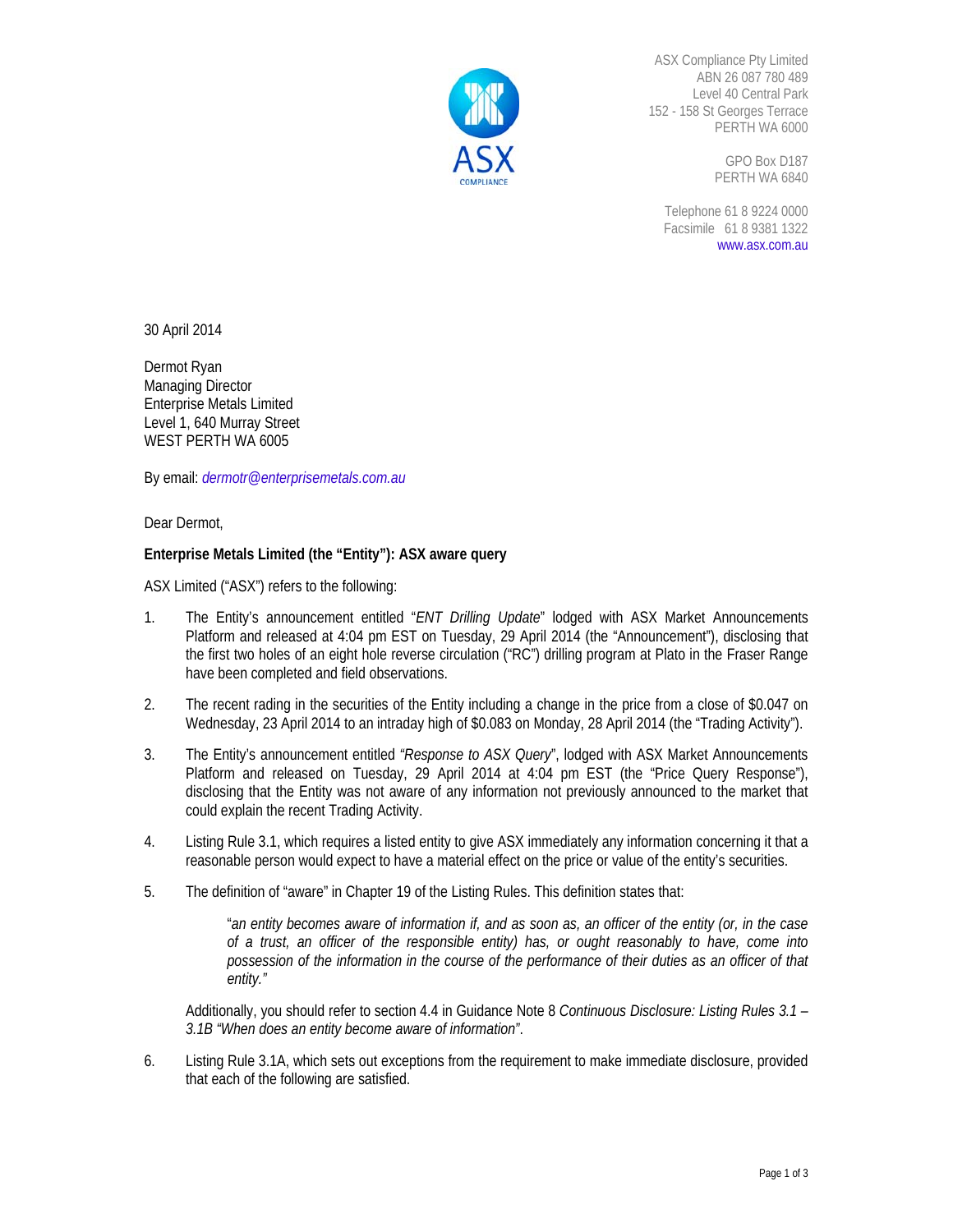- *"3.1A Listing rule 3.1 does not apply to particular information while each of the following requirements is satisfied in relation to the information:* 
	- *3.1A.1 One or more of the following applies:* 
		- *It would be a breach of a law to disclose the information;*
		- *The information concerns an incomplete proposal or negotiation;*
		- *The information comprises matters of supposition or is insufficiently definite to warrant disclosure;*
		- *The information is generated for the internal management purposes of the entity; or*
		- *The information is a trade secret; and*
	- *3.1A.2 The information is confidential and ASX has not formed the view that the information has ceased to be confidential; and*
	- *3.1A.3 A reasonable person would not expect the information to be disclosed."*
- 7. ASX's policy position on the concept of *"confidentiality"* which is detailed in section 5.8 of Guidance Note 8 *Continuous Disclosure: Listing Rules 3.1 – 3.1B "Listing Rule 3.1A.2 – the requirement for information to be confidential"*. In particular, the Guidance Note states that:

*"Whether information has the quality of being confidential is a question of fact, not one of the intention or desire of the listed entity. Accordingly, even though an entity may consider information to be confidential and its disclosure to be a breach of confidence, if it is in fact disclosed by those who know it, then it ceases to be confidential information for the purposes of this rule."* 

Having regard to the above, we ask that you answer the following questions in a format suitable for release to the market in accordance with Listing Rule 18.7A:

- 1. Does the Entity consider the information in the Announcement, namely that the first two holes of an eight hole reverse circulation drilling program at Plato have been completed, as well as the field observations as a result of the drilling program, to be information that a reasonable person would expect to have a material effect on the price or value of its securities?
- 2. If the answer to question 1 is "no", please advise the basis for that view.
- 3. If the answer to question 1 is "yes", when did the Entity first become aware of the information in the Announcement.
- 4. If the answer to question 1 is "yes" and the Entity first became aware of the information in the Announcement before the relevant date, did the Entity make any announcement prior to the relevant date which disclosed the information? If so, please provide details. If not, please explain why this information was not released to the market at an earlier time, commenting in particular on when you believe the entity was obliged to release the information under Listing Rules 3.1 and 3.1A and what steps the Entity took to ensure that the information was released promptly and without delay. In responding to the matters raised in this paragraph please comment specifically on the Trading Activity.
- 5. Please confirm that the Entity is in compliance with the Listing Rules and, in particular, Listing Rule 3.1

#### **When and where to send your response**

This request is made under, and in accordance with, Listing Rule 18.7. Your response is required as soon as reasonably possible and, in any event, by no later than **4:00 pm (WST) on Friday, 2 May 2014**. If we do not have